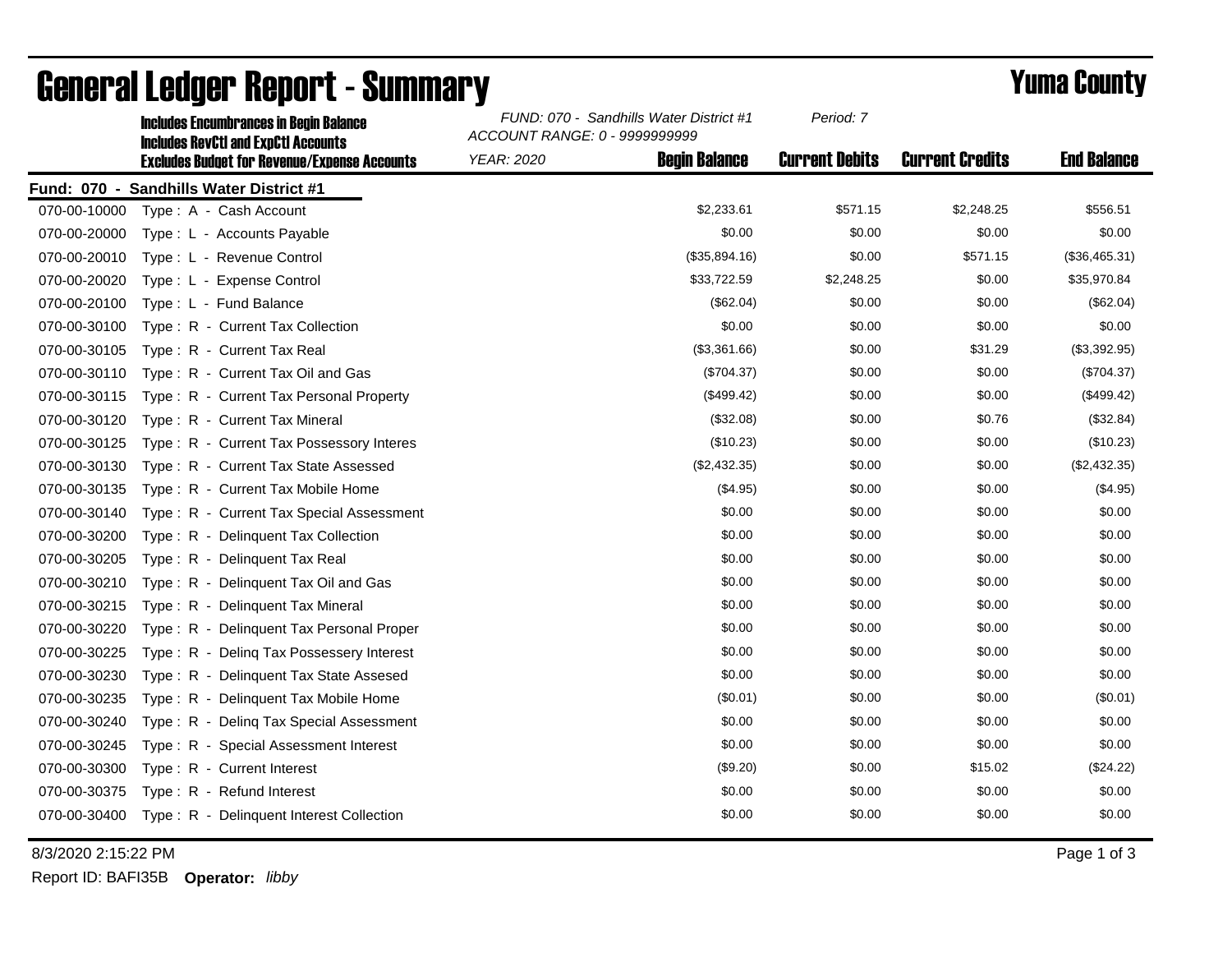| <b>Includes Encumbrances in Begin Balance</b><br><b>Includes RevCtI and ExpCtI Accounts</b> |                                                          | FUND: 070 - Sandhills Water District #1<br>ACCOUNT RANGE: 0 - 9999999999 |                             | Period: 7            |                       |                                  |                    |
|---------------------------------------------------------------------------------------------|----------------------------------------------------------|--------------------------------------------------------------------------|-----------------------------|----------------------|-----------------------|----------------------------------|--------------------|
| Excludes Budget for Revenue/Expense Accounts                                                |                                                          | <i>YEAR: 2020</i>                                                        |                             | <b>Begin Balance</b> | <b>Current Debits</b> | <b>Current Credits</b>           | <b>End Balance</b> |
| <b>Sandhills Water District #1</b><br>Fund: 070<br>$\blacksquare$                           |                                                          |                                                                          |                             |                      |                       |                                  |                    |
| Type: R - Miscellaneous Collections<br>070-00-30500                                         |                                                          |                                                                          |                             | \$0.00               | \$0.00                | \$0.00                           | \$0.00             |
| 070-00-32100<br>Type: $R -$ Transfers In                                                    |                                                          |                                                                          |                             | \$0.00               | \$0.00                | \$0.00                           | \$0.00             |
| 070-00-33000<br>$Type: R - Auto Tax B Collection$                                           |                                                          |                                                                          |                             | (\$292.39)           | \$0.00                | \$45.55                          | (\$337.94)         |
| Type: R - Auto Tax A & F Collection<br>070-00-33100                                         |                                                          |                                                                          |                             | (\$114.70)           | \$0.00                | \$9.78                           | (\$124.48)         |
| Type: R - Pump Assessment<br>070-00-38000                                                   |                                                          |                                                                          |                             | (\$28,432.80)        | \$0.00                | \$468.75                         | (\$28,901.55)      |
| 070-00-49100<br>Type: X - Treasurer Fees                                                    |                                                          |                                                                          |                             | \$1,039.45           | \$14.64               | \$0.00                           | \$1,054.09         |
| 070-00-49401<br>Type: X - Transfer Out                                                      |                                                          |                                                                          |                             | \$0.00               | \$0.00                | \$0.00                           | \$0.00             |
| Type: X - Checks Written / ACH Transfer<br>070-00-49500                                     |                                                          |                                                                          |                             | \$32,683.14          | \$2,233.61            | \$0.00                           | \$34,916.75        |
|                                                                                             | <b>Sandhills Water District #1</b><br><b>Fund: 070 -</b> |                                                                          | Totals :                    | (\$2,171.57)         | \$5,067.65            | \$3,390.55                       | (\$494.47)         |
|                                                                                             | <b>Total Fund Revenues:</b>                              | \$571.15                                                                 | <b>Total Fund Expenses:</b> |                      | \$2,248.25            | <b>Net Revenue Over Expense:</b> | (\$1,677.10)       |

## General Ledger Report - Summary **Example 2018** Yuma County